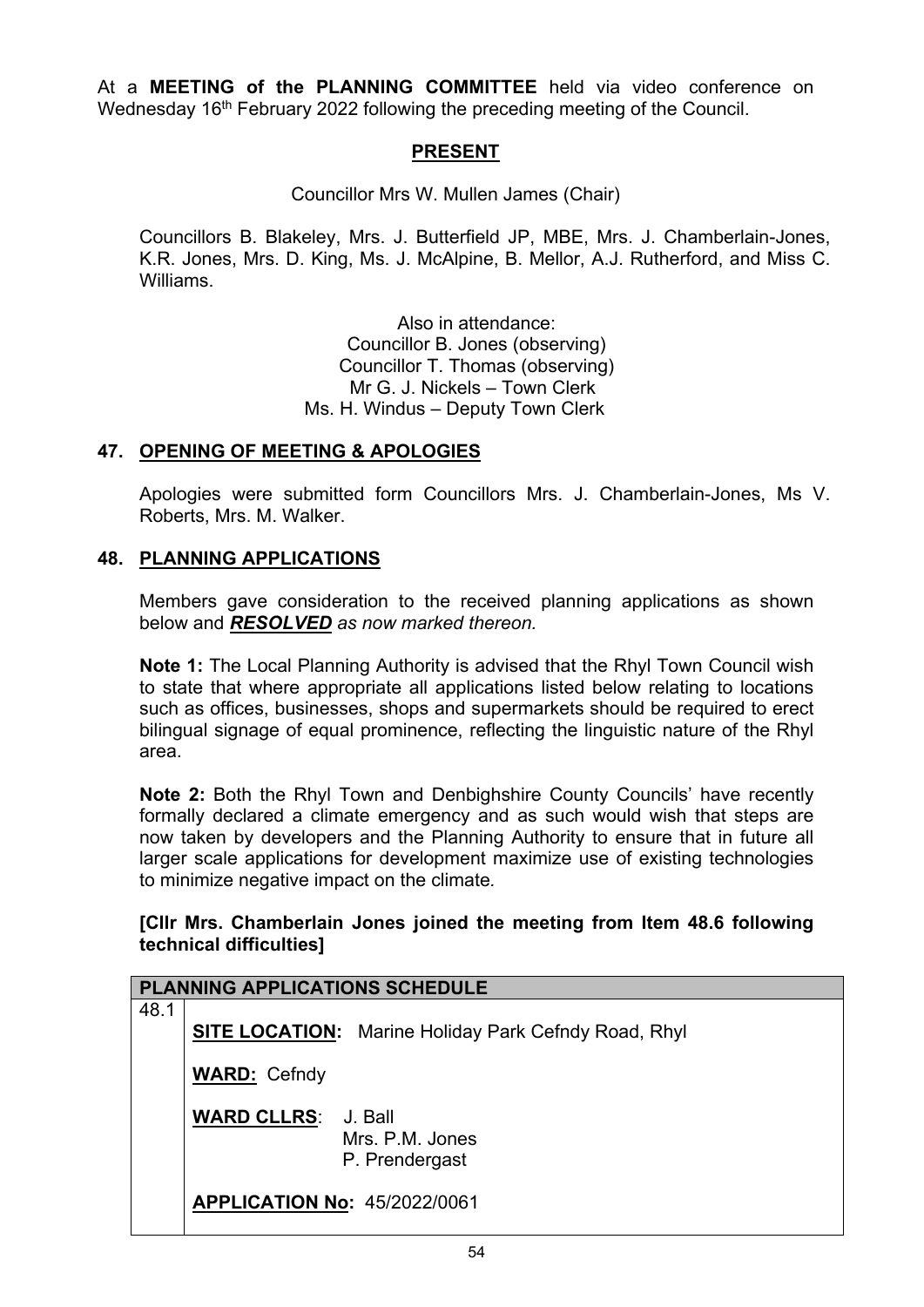|      | <b>DESCRIPTION:</b> Erection of a new entrance foyer, plant room and store to the<br>North East side of the existing leisure building                                                                                                                                                                                                                                  |  |  |
|------|------------------------------------------------------------------------------------------------------------------------------------------------------------------------------------------------------------------------------------------------------------------------------------------------------------------------------------------------------------------------|--|--|
|      | <b>APPLICANTS:</b> Marine Holiday Park of the above address                                                                                                                                                                                                                                                                                                            |  |  |
|      | <b>DECISION:</b> No objection                                                                                                                                                                                                                                                                                                                                          |  |  |
| 48.2 | <b>SITE LOCATION:</b> 19 Brookdale Road,, Rhyl                                                                                                                                                                                                                                                                                                                         |  |  |
|      | <b>WARD: Pendyffryn</b>                                                                                                                                                                                                                                                                                                                                                |  |  |
|      | <b>WARD CLLRS:</b> Mrs. D.L. King<br>A.J. Rutherford                                                                                                                                                                                                                                                                                                                   |  |  |
|      | <b>APPLICATION No: 45/2022/0066</b>                                                                                                                                                                                                                                                                                                                                    |  |  |
|      | <b>DESCRIPTION:</b> Erection of a first floor flat roof extension to rear/side of<br>dwelling                                                                                                                                                                                                                                                                          |  |  |
|      | <b>APPLICANTS:</b> Andrew and Caroline Harms of the above address                                                                                                                                                                                                                                                                                                      |  |  |
|      | <b>DECISION</b> : objection                                                                                                                                                                                                                                                                                                                                            |  |  |
|      | The Council considers that the design of the proposed extension is contrary<br>to the requirements of Policy RD 1(i) (vi) of the adopted Local Development<br>Plan in that design of the proposed extension fails to respect the site and<br>surrounding properties in terms of scale and character and would be<br>overbearing on the adjacent neighbouring property. |  |  |
| 48.3 | <b>SITE LOCATION:</b> 3 Parc Esmor, Rhyl                                                                                                                                                                                                                                                                                                                               |  |  |
|      | <b>WARD: Plastirion</b>                                                                                                                                                                                                                                                                                                                                                |  |  |
|      | <b>WARD CLLRS: K.R. Jones</b><br>T. Thomas                                                                                                                                                                                                                                                                                                                             |  |  |
|      | <b>APPLICATION No: 45/2022/0062</b>                                                                                                                                                                                                                                                                                                                                    |  |  |
|      | <b>DESCRIPTION:</b> Erection of a two storey extension to side of dwelling and<br>associated works                                                                                                                                                                                                                                                                     |  |  |
|      | <b>APPLICANTS:</b> Mrs Rebecca Williams of the above address                                                                                                                                                                                                                                                                                                           |  |  |
|      | <b>DECISION:</b> No objection                                                                                                                                                                                                                                                                                                                                          |  |  |
| 48.4 | <b>SITE LOCATION:</b> 89 Dyserth Road, Rhyl                                                                                                                                                                                                                                                                                                                            |  |  |
|      | <b>WARD:</b> Trelewellyn                                                                                                                                                                                                                                                                                                                                               |  |  |
|      | <b>WARD CLLRS: A.S. Johnson</b><br>Mrs. W. Mullen-James<br>Ms. V. Roberts                                                                                                                                                                                                                                                                                              |  |  |